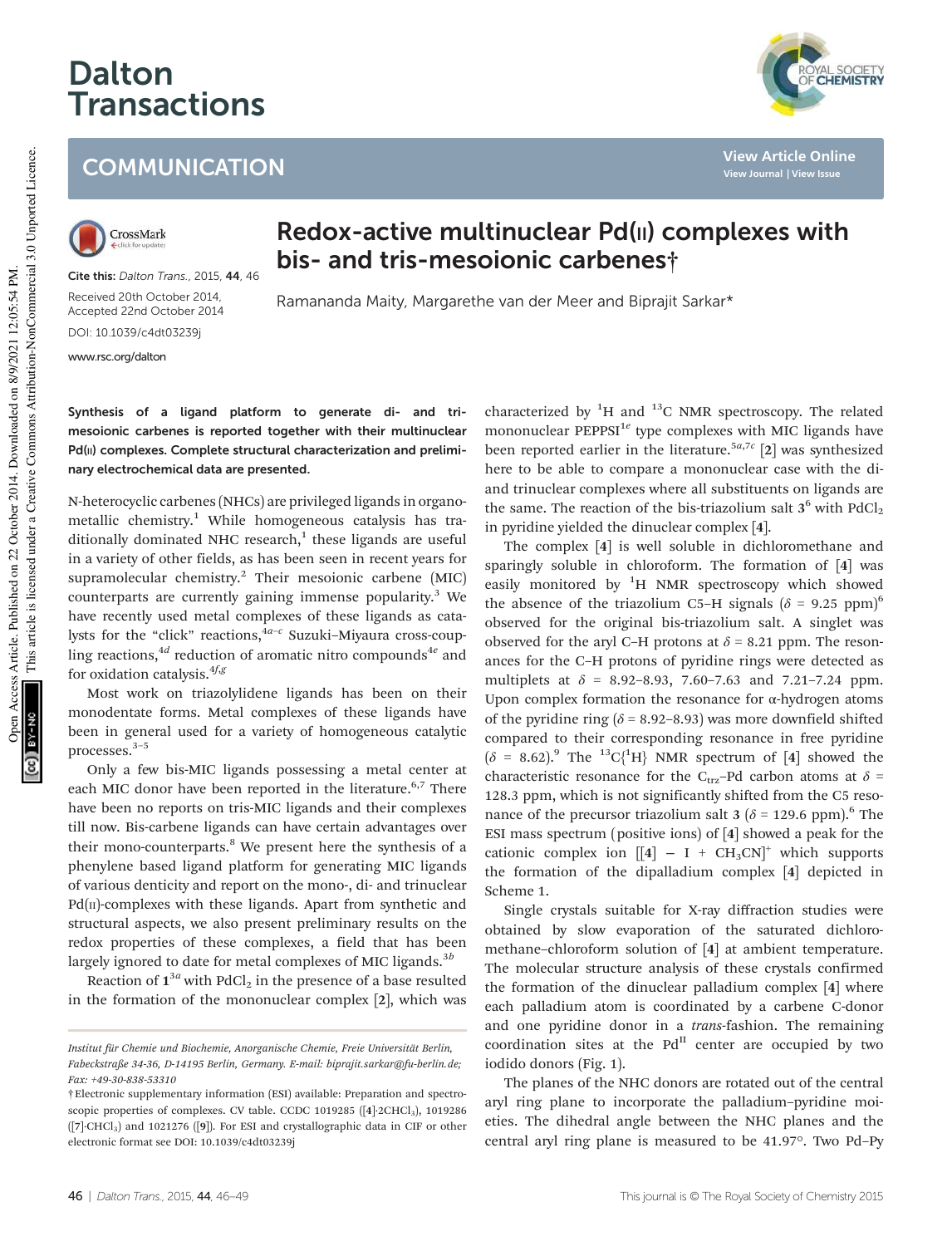

Scheme 1 Synthesis of complexes [2] and [4].



Fig. 1 ORTEP plot of [4]. Ellipsoids are drawn at 50% probability. Hydrogen atoms and solvent molecules have been omitted for clarity.

moieties are oriented in an opposite direction, thus featuring an anti-geometry of the complex. The asymmetric unit contains a half formula unit of the complex [4] and a chloroform molecule. The half unit is related to the other half by a crystallographic inversion center. The coordination geometry around the Pd atom is distorted square planar. The C1–Pd1–N4 bond angle is measured to be 178.8(3)°. This value, like the Pd1–C1 bond length  $(1.967(10)$  Å), falls in the range previously described for palladium MIC complexes.<sup>5a,7c</sup>

The tris-triazole 5 was prepared by an *in situ* Cu( $I$ ) catalyzed click reaction. Subsequent trimethylation of 5 delivered the new tris-triazolium salt 6 (see ESI†). For comparison purposes we also used the tris-imidazolium salt  $8^{2d}$  to prepare the corresponding trinuclear  $Pd(n)$  complex. The reaction of 1 equiv. of the azolium salts 6 or 8 with 3 equiv. of  $PdCl<sub>2</sub>$  in the presence of  $K_2CO_3$  in pyridine led to the formation of trinuclear complexes [7] and [9], respectively (Scheme 2). Complexes [7] and [9] were obtained in good yields of 60.5 and 72%, respectively. Both complexes are stable towards air and moist-



Scheme 2 Preparation of complexes [7] and [9].

ure in the solid state. These trinuclear complexes are well soluble in dichloromethane. Changing the amount of the base did not result in the formation of orthometalated complexes.<sup>6</sup>

The formation of complexes [7] and [9] was confirmed by  ${}^{1}$ H,  ${}^{13}$ C, 2D correlation NMR spectroscopy and mass spectrometry (ESI†). The  ${}^{1}$ H NMR spectra of both complexes show the absence of azolium C–H protons which were observed at  $\delta$  = 9.27 (6) and 10.07 (8) ppm for their parent azolium salts. The resonance for the aryl C–H protons ( $\delta$  = 9.68 ppm) in complex [9] is significantly downfield shifted compared to their corresponding resonance ( $\delta$  = 8.95 ppm) in complex [7]. The resonances for the characteristic carbene carbon atoms were observed at  $\delta$  = 133.4 and 147.9 ppm in the <sup>13</sup>C{<sup>1</sup>H} NMR spectra of complexes [7] and [9], respectively. The resonance for the imidazol-2-ylidene carbon atoms (147.9 ppm for [9]) appeared more downfield shifted compared to 1,2,3-triazol-5 ylidene carbon atoms ( $\delta$  = 133.4 ppm for [7]). These resonances fall in the range reported for mono- and dinuclear palladium $(u)$ complexes of similar type.<sup>5a,10</sup> The resonance for the  $\alpha$ -carbon atoms of the pyridine rings appeared downfield shifted ([7]:  $\delta$  = 154.5 ppm; [9]: 154.4 ppm) compared to their corresponding resonances in free pyridine.<sup>9</sup>

Single crystals of both complexes [7] and [9] were obtained by slow evaporation of the solvents from a concentrated dichloromethane–chloroform solution at room temperature. X-ray diffraction analysis of these crystals confirmed the formation of trinuclear palladium complexes [7] (Fig. 2) and [9] (Fig. 3).

The metric parameters for complex [7] are almost identical to the previously described dinuclear complex [4]. To coordinate with palladium atoms the NHC donor planes are rotated out of the central aryl ring plane by 34.21 to 44.04° in complex [7] and by 35.56 to 48.26 $\circ$  in complex [9]. The Pd–C<sub>MIC</sub> bond distances (range: 1.950(5)–1.952(5) Å) are slightly shorter in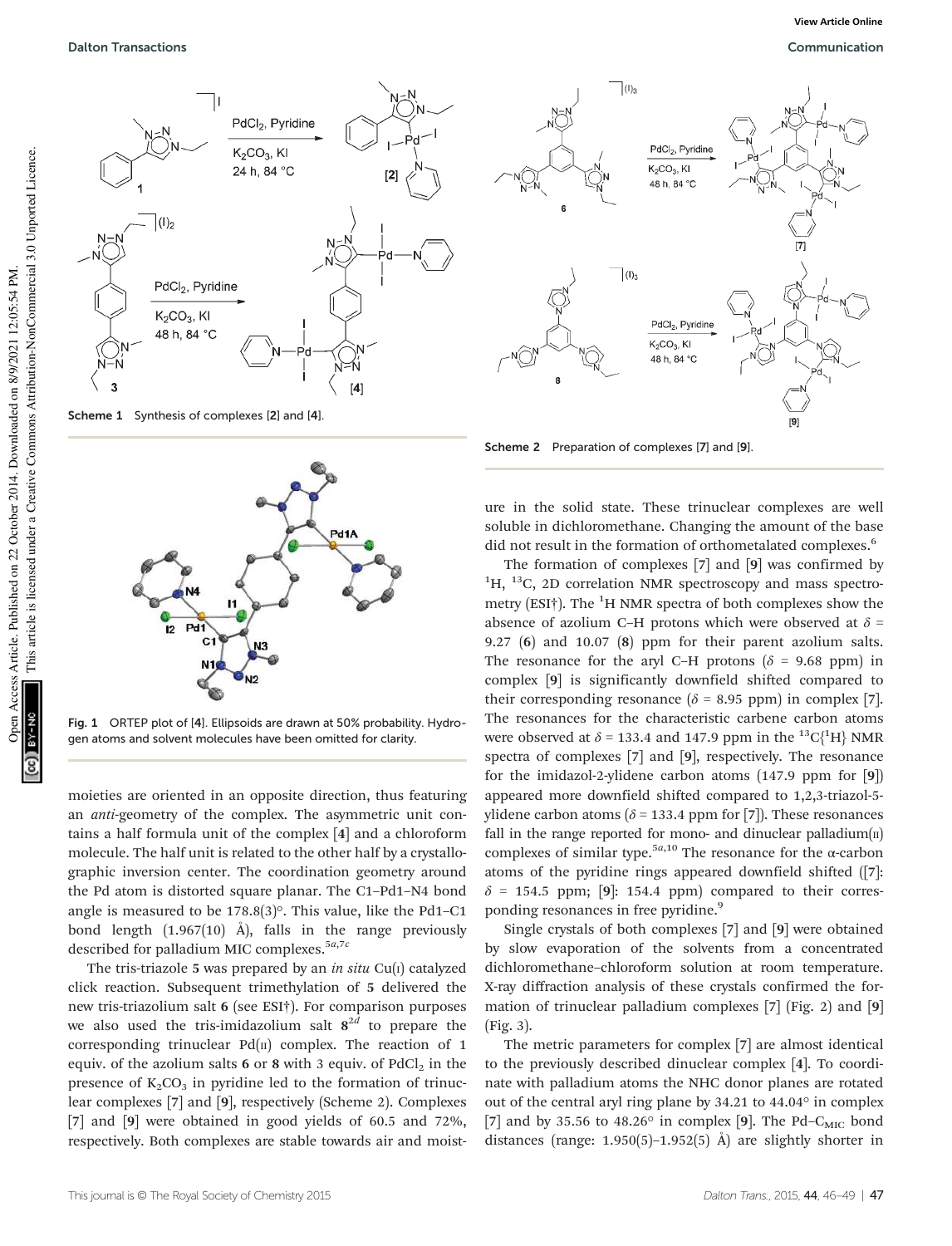

Fig. 2 ORTEP plot of [7]. Ellipsoids are drawn at 50% probability. Hydrogen atoms and solvent molecules have been omitted for clarity.



Fig. 3 ORTEP plot of [9]. Ellipsoids are drawn at 50% probability. Hydrogen atoms and solvent molecules have been omitted for clarity. One of the iodine atoms is disordered over two positions and only one position is shown.

complex [7] compared to their corresponding bond distances in complex [9] (range: 1.962(3)–1.970(3) Å). The Pd–C<sub>NHC</sub> in [9] bond distances are in similar range described for previously reported palladium NHC complexes.<sup>11</sup> The N–C<sub>NHC</sub>–N bond angles (range: 105.2(3)-105.5(5) $\circ$ ) in [9] are slightly larger than C–C<sub>MIC</sub>–N bond angles (range: 102.6(5)–102.9(4)<sup>o</sup>) in [7].

Mononuclear  $Pd(n)$ -MIC complexes of the PEPPSI type have been used as pre-catalysts for cross-coupling reactions.<sup>5a,7c</sup> The initial step in these catalytic cycles is believed to be reductive elimination which results in the in situ generation of the catalytically active Pd(0) species. In general, electrochemistry can help in addressing questions related to such elementary steps, as has been shown for studies with Pd-NHC and Pd-phosphine complexes.<sup>12</sup> To the best of our knowledge no electrochemical investigation has been carried out on Pd-MIC complexes so far.<sup>3b-d,5a,7c</sup> We were interested in comparing the electrochemical responses of the complexes as a function of their nuclearity and we wanted to compare the results of the Pd-MIC complexes with that of the tris-palladium NHC counterpart [9]. The mononuclear complex [2] displays an irreversible reduction peak at −1.91 V (Fig. 4). The corresponding reoxidation peak is observed at −0.11 V. This oxidation peak shows up only after the reductive side has been scanned proving this to be a follow-up of the reduction peak at −1.91 V. This



Fig. 4 Cyclic voltammograms of the complexes in DMF–0.1 M Bu<sub>4</sub>NPF<sub>6</sub> at 298 K. Scan rate: 250 mV s<sup>-1</sup>. Fc/Fc<sup>+</sup> was used as an internal standard.

process is assigned to the reduction of  $Pd(n)$  to  $Pd(0)$  combined with the ligand loss, making this step irreversible.<sup>12</sup> The complexes [4] and [7] also display an irreversible reduction step at potentials comparable to that of [2] (Fig. 4 and Table S4†). These processes are also associated with reoxidation steps at more positive potentials just like for [2]. However, for the dinuclear complex [4] one further reduction step is observed and for the trinuclear complex [7] two further reduction steps are observed. These data thus likely point to a stepwise reduction of the  $Pd(n)$  centers in these multinuclear complexes suggesting strong electrochemical coupling among them. For the trinuclear complex [9] containing a tris-imidazol-2-ylidene ligand, only one irreversible reduction step is observed at −1.80 V indicating a different electronic situation in [9] as compared to [4] and [7].

In conclusion, we have presented here a synthetic strategy for building multinuclear complexes with MIC ligands based on a phenylene platform. [7] is the first example of a trinuclear complex containing MIC donors. Electrochemical data clearly show that the mononuclear complex [2] undergoes a reductive elimination step, and that electrochemical communication exists between the palladium centers in the multinuclear complexes [4] and [7]. These results differ from the electrochemical response of the imidazole-2-ylidene containing complex [9] where no such communication is observed. In view of the modular synthesis for introducing additional triazolylidene units into the phenylene rings, and the lability of the pyridine ligands in these PEPPSI complexes, the systems reported here are likely to be appropriate synthons for generating supramolecular assemblies. Additionally, the electrochemical data presented here should be helpful in deciphering mechanisms (including cooperativity) of cross-coupling reactions with these